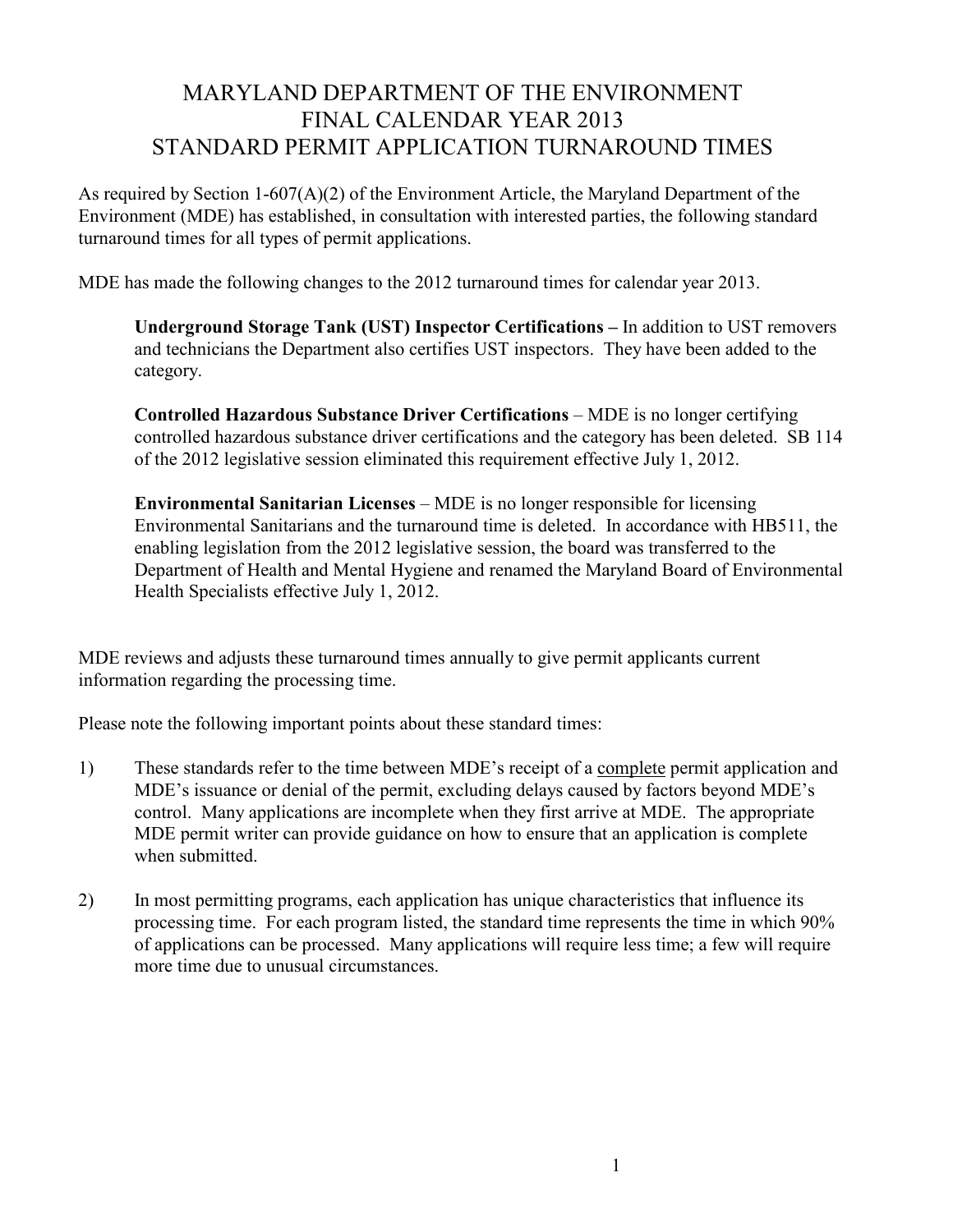| <b>Program Name</b>                                        | <b>2013 Standard Application Processing Time</b>                         |
|------------------------------------------------------------|--------------------------------------------------------------------------|
| <b>Air and Radiation Management Administration</b>         |                                                                          |
| <b>General Permit to Construct</b>                         | 30 days                                                                  |
| Air Quality Permit to Construct                            | 3 months - without expanded public review                                |
|                                                            | 4 months – synthetic minor permits without<br>expanded public review     |
|                                                            | 6 months - with expanded public review but limited<br>public interest    |
|                                                            | 11 months - with expanded public review and<br>extensive public interest |
| New Source Review Approval                                 | 12 months                                                                |
| Prevention of Significant [air quality] Deterioration      | 12 months                                                                |
| Air Quality State Permit to Operate                        | 3 months                                                                 |
|                                                            | 18 months for new permits                                                |
| Part 70 (Title V) Permit to Operate                        | 12 months for renewals                                                   |
| <b>Asbestos Contractor License</b>                         | 60 days                                                                  |
| <b>Asbestos Training Provider Approval</b>                 | 3 months                                                                 |
| <b>Incinerator Operator Certification</b>                  | 30 days                                                                  |
| <b>Incinerator Training Course Approval</b>                | 60 days                                                                  |
| <b>Fleet Inspection Station License</b>                    | 30 days                                                                  |
| Certified Emissions Repair Facility Certification          | 30 days                                                                  |
| Master Certified Emissions Technician Certificate          | 30 days                                                                  |
| Radiation Machine Facility Registration                    | 90 days for dental and veterinary machines                               |
|                                                            | 6 months for all other machines                                          |
| Certification of Machines Emitting Radiation               | 6 months                                                                 |
| Radioactive Materials License                              | 7 months                                                                 |
|                                                            | 45 days for amendments and terminations                                  |
| Private Inspector License For Inspecting X-Ray<br>Machines | 60 days                                                                  |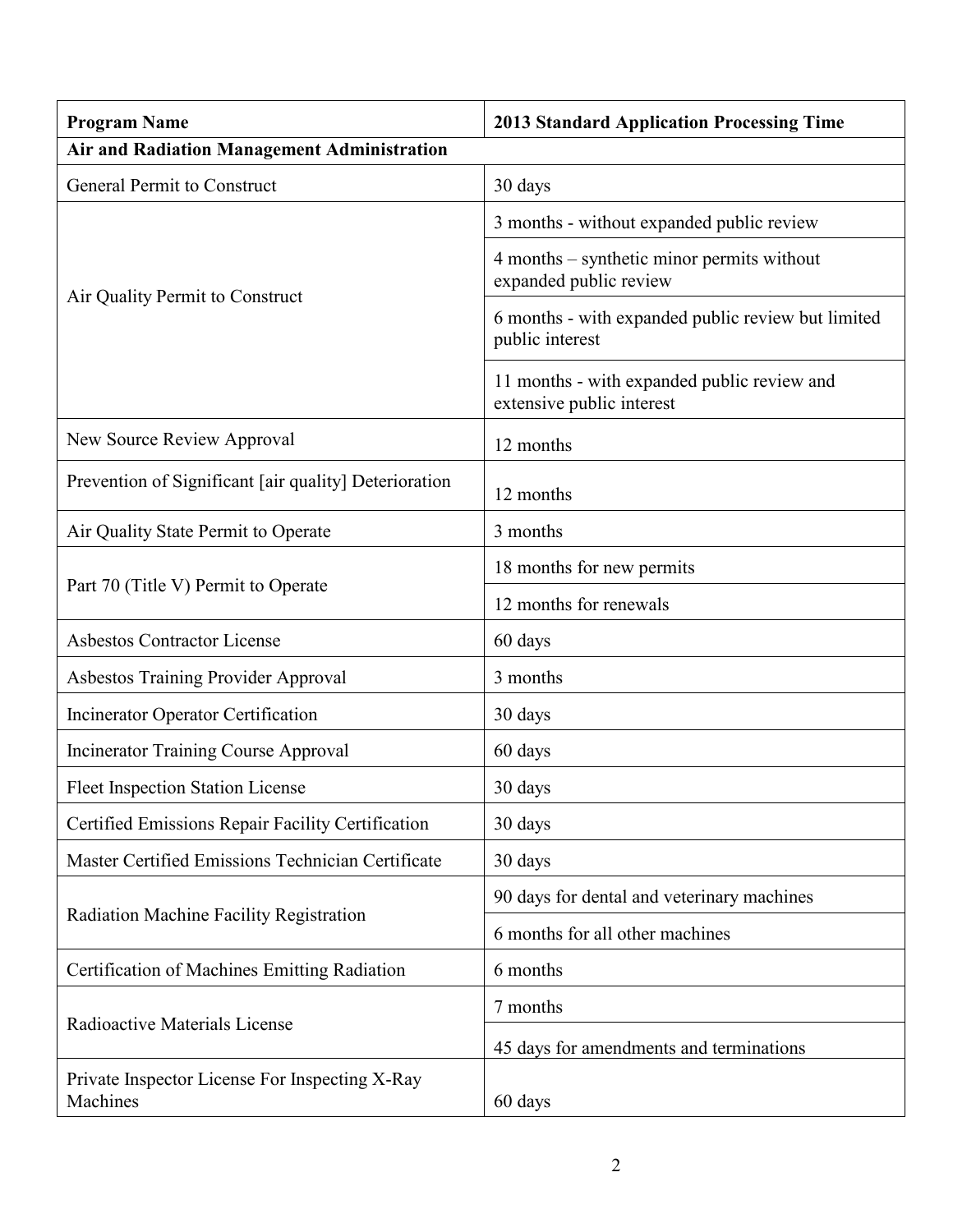| <b>Program Name</b>                                                            | <b>2013 Standard Application Processing Time</b>             |
|--------------------------------------------------------------------------------|--------------------------------------------------------------|
| Reciprocal Recognition of Out-of-State Radioactive<br><b>Material Licenses</b> | 21 days                                                      |
|                                                                                |                                                              |
| <b>Land Management Administration</b>                                          |                                                              |
| Refuse Disposal Permit                                                         | 7 months for transfer stations                               |
|                                                                                | 9 months for processing facilities                           |
|                                                                                | 9 months for processing facilities $\&$ transfer stations    |
|                                                                                | 12 months for incinerators                                   |
|                                                                                | 12 months for land-clearing debris landfills                 |
|                                                                                | 24 months for industrial landfills                           |
|                                                                                | 36 months for rubble landfills                               |
|                                                                                | 36 months for municipal landfills                            |
| Groundwater Discharge Permit for Rubble Landfill                               | 18 months                                                    |
|                                                                                | 45 days – research project                                   |
| Sewage Sludge Utilization Permit                                               | 4 months – transportation                                    |
|                                                                                | 5 months – utilization or disposal at a sanitary<br>landfill |
|                                                                                | 6 months – handling/distribution                             |
|                                                                                | $10$ months $-$ land application                             |
|                                                                                | 23 months – treatment, incineration or storage               |
|                                                                                | 36 months – sewage sludge landfill                           |
|                                                                                | 24 months – innovative projects                              |
| General Discharge Permit for Animal Feeding<br>Operations                      | 180 days                                                     |
| Natural Wood Waste Recycling Facility Permit                                   | 9 months                                                     |
| Natural Wood Waste Recycling Facility General<br>Permit                        | 60 days                                                      |
| Scrap Tire Hauler                                                              | 60 days                                                      |
| Scrap Tire Collection Facilities (General and<br>Secondary)                    | 60 days                                                      |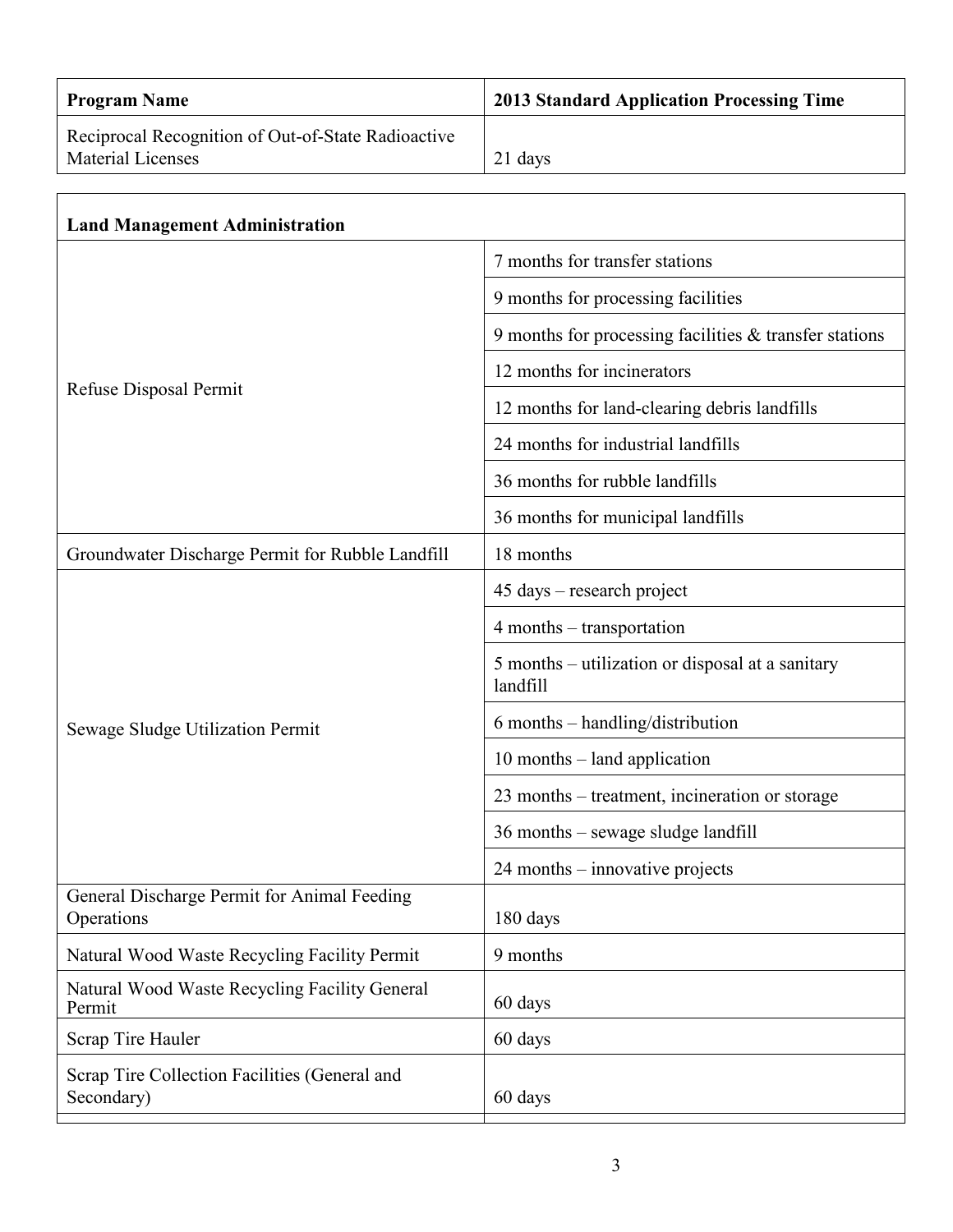| <b>Program Name</b>                                                                 | <b>2013 Standard Application Processing Time</b> |
|-------------------------------------------------------------------------------------|--------------------------------------------------|
| Scrap Tire Solid Waste Acceptance Facility                                          | 7 months                                         |
| Scrap Tire TDF/Substitute Fuel Facility                                             | 7 months                                         |
| Scrap Tire Primary Collection Facility                                              | 9 months                                         |
| <b>Scrap Tire Recyclers</b>                                                         | 9 months                                         |
| <b>Oil Operations Permit</b>                                                        | 90 days                                          |
| Oil Operations Permit for Oil-Contaminated Soils                                    | 90 days                                          |
| Oil Transfer License                                                                | 30 days                                          |
| General Permits for Oil Control Program Wastewater<br>Discharge Permit              | 30 days                                          |
| Surface Water Discharge Permit for Oil Terminals                                    | 180 days                                         |
| Ground Water Discharge Permit for Oil Terminals                                     | 180 days                                         |
| Underground Storage Tank (UST) Technician,<br>Remover, and Inspector Certifications | 40 days                                          |
| Controlled Hazardous Substances Facility Permit                                     | 26 months                                        |
| Hazardous Waste; EPA Identification Number                                          | 30 days                                          |
| Controlled Hazardous Substances Hauler and Vehicle<br>Certifications                | 30 days                                          |
| Special Medical Waste (SMW) Hauler and Vehicle<br>Certifications                    | 30 days                                          |
| Coal Mining Permit                                                                  | 12 months                                        |
| <b>Surface Coal Mining Blaster Certification</b>                                    | immediately on passing exam                      |
| Coal Mining Operator License                                                        | 30 days                                          |
| Non-Coal Mining Permit                                                              | 7 months                                         |
| Non-Coal Mining License                                                             | 30 days                                          |
| Oil and Gas Exploration and Production                                              | 5 months                                         |
| <b>Lead Paint Accreditations</b>                                                    | 30 days                                          |
| <b>Lead Paint Training Course Approvals</b>                                         | 60 days                                          |
| Lead Paint Instructor Approvals                                                     | 30 days                                          |
| <b>Voluntary Cleanup Program</b>                                                    | 45 days to determine if application is accepted  |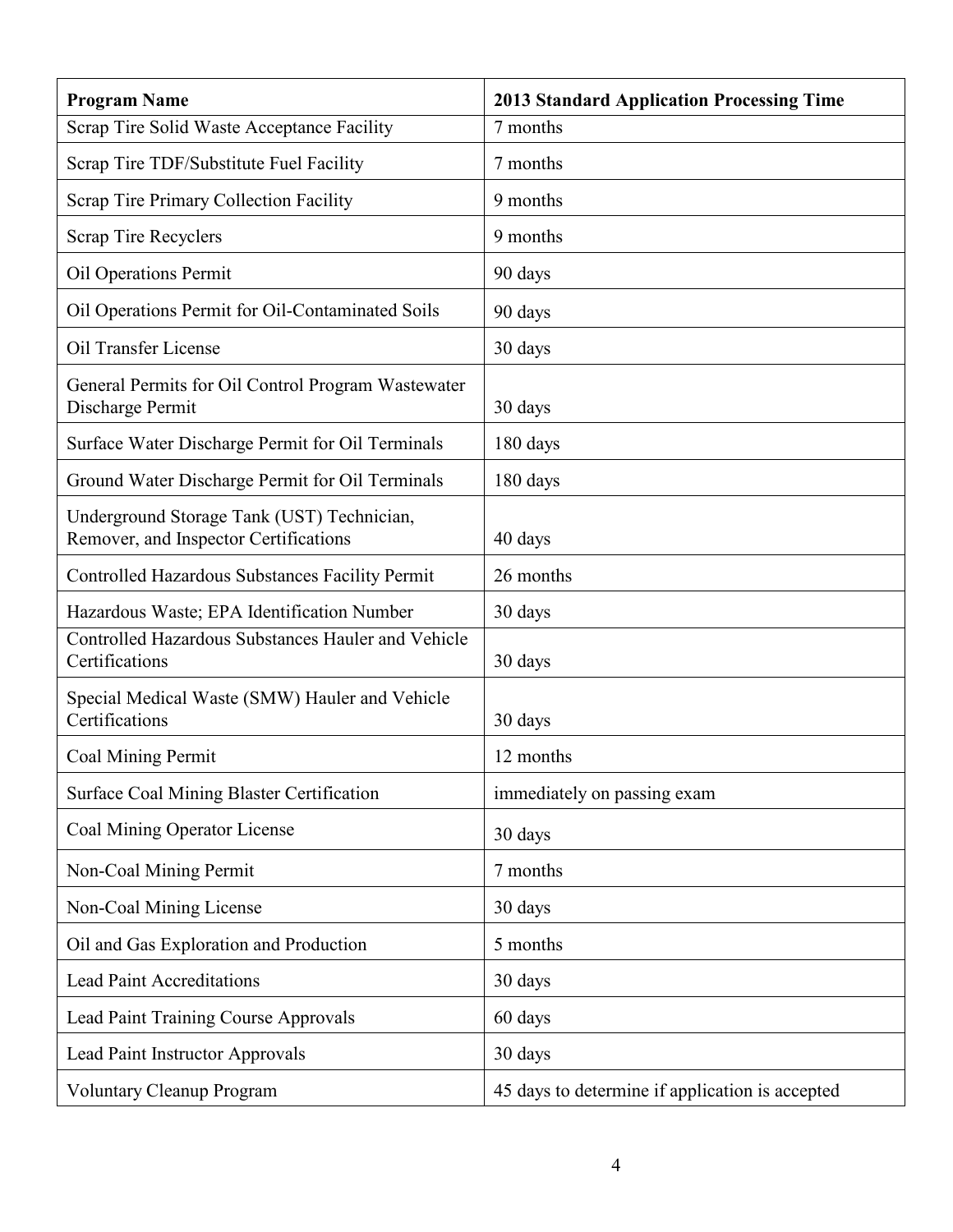| <b>Program Name</b> | 2013 Standard Application Processing Time |
|---------------------|-------------------------------------------|
|                     | 75 days to review action plan             |

٦

| <b>Water Management Administration</b>                                                                 |                                                           |
|--------------------------------------------------------------------------------------------------------|-----------------------------------------------------------|
| General Discharge Permit Registrations (excluding<br><b>Construction Activities and Animal Feeding</b> |                                                           |
| Operations)                                                                                            | 120 days for all general permits                          |
| Individual Permit for Wastewater Discharges                                                            | 12 months for new minor surface facilities                |
|                                                                                                        | 18 months for new surface major facilities                |
|                                                                                                        | 24 months for renewal surface discharge facilities        |
|                                                                                                        | 18 months for new groundwater discharge facilities        |
|                                                                                                        | 34 months for renewal groundwater discharge<br>facilities |
| <b>Toxic Materials Permit</b>                                                                          | 45 days                                                   |
| Water and Sewerage Construction Permit                                                                 | 3 months                                                  |
| Water Appropriation and Use Permit                                                                     | 120 days for under 10,000 gallons per day                 |
|                                                                                                        | 24 months for over 10,000 gallons per day                 |
| <b>Well Construction Permit</b>                                                                        | 30 days                                                   |
| Drinking Water Laboratory Certification                                                                | 4 months                                                  |
| Nontidal Wetlands (Nontidal Wetlands and<br><b>Waterways Permits)</b>                                  | 10 months for minor projects                              |
|                                                                                                        | 12 months for major projects                              |
| <b>Tidal Wetland Licenses and Permits</b>                                                              | 90 days for minor projects                                |
|                                                                                                        | 8 months for major projects                               |
|                                                                                                        | 11 months for major projects with a hearing               |
| Erosion/Sediment Control and Stormwater<br>Management Plan Approvals                                   | 6 months                                                  |
| Erosion and Sediment Control - Responsible<br><b>Personnel Certification</b>                           | 2 weeks                                                   |
| Erosion and Sediment Control - Responsible<br>Personnel Training Program Approval                      | 4 weeks                                                   |
| General Permit for Stormwater Associated with<br><b>Construction Activity</b>                          | 60 days for projects less than 3 acres                    |
|                                                                                                        | 90 days for projects between 3 and 150 acres              |